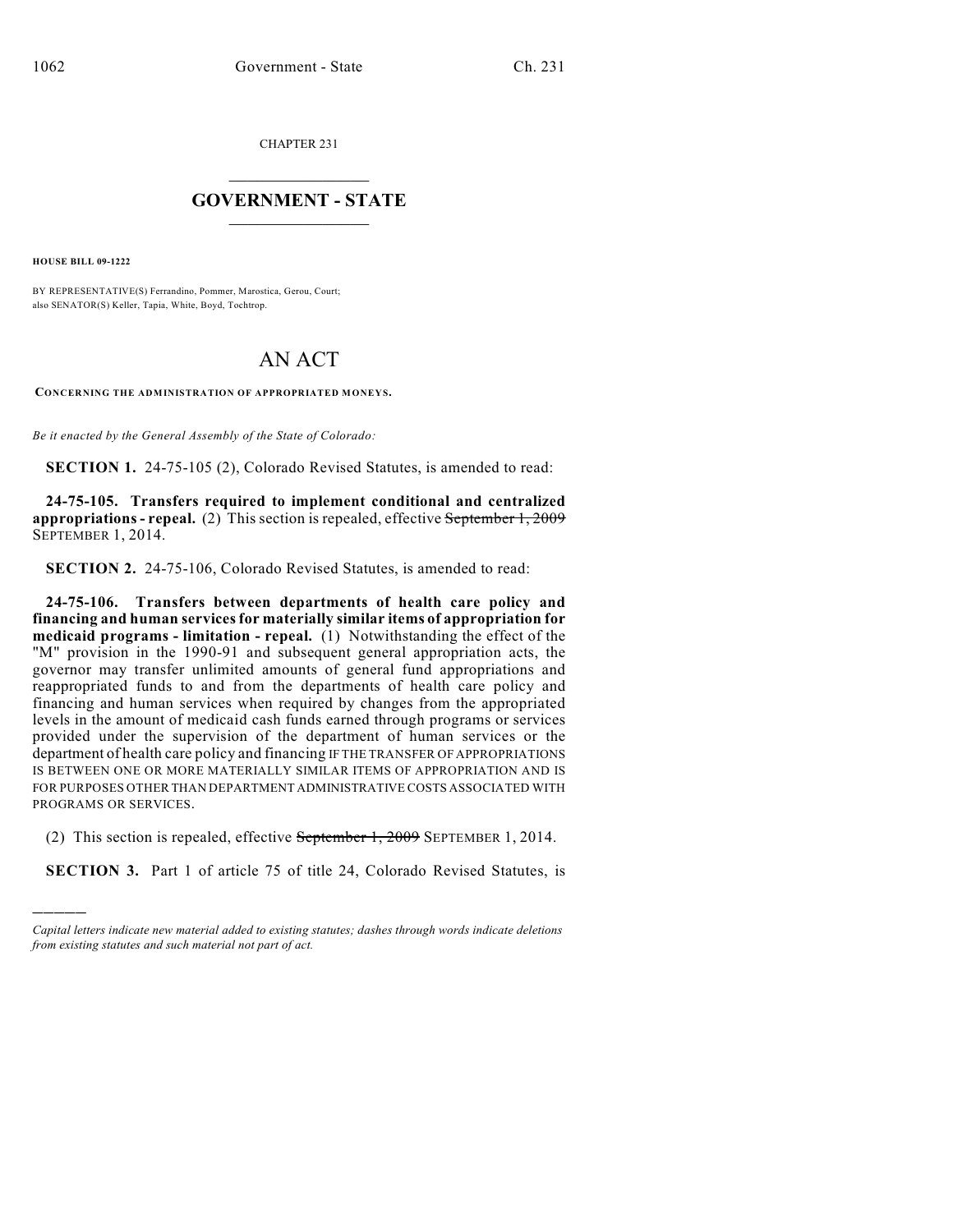amended BY THE ADDITION OF A NEW SECTION to read:

**24-75-106.5. Transfers between departments of health care policy and financing and human services for corresponding items of appropriation limitations - repeal.** (1) SUBJECT TO THE PROVISIONS OF SUBSECTION (2) OF THIS SECTION, UPON APPROVAL OF THE GOVERNOR:

(a) THE EXECUTIVE DIRECTOR OF THE DEPARTMENT OF HEALTH CARE POLICY AND FINANCING MAY TRANSFER GENERAL FUND OR REAPPROPRIATED FUNDS SPENDING AUTHORITY FROM ONE OR MORE ITEMS OF APPROPRIATION MADE TO THAT DEPARTMENT IN THE ANNUAL GENERAL APPROPRIATIONS ACT TO ONE OR MORE CORRESPONDING ITEMS OF APPROPRIATION MADE TO THE DEPARTMENT OF HUMAN SERVICES IN THE ACT.

(b) THE EXECUTIVE DIRECTOR OF THE DEPARTMENT OF HUMAN SERVICES MAY TRANSFER GENERAL FUND OR REAPPROPRIATED FUNDS SPENDING AUTHORITY FROM ONE OR MORE ITEMS OF APPROPRIATION MADE TO THAT DEPARTMENT IN THE ANNUAL GENERAL APPROPRIATIONS ACT TO ONE OR MORE CORRESPONDING ITEMS OF APPROPRIATION MADE TO THE DEPARTMENT OF HEALTH CARE POLICY AND FINANCING IN THE ACT.

(2) THE GOVERNOR MAY APPROVE A TRANSFER OF SPENDING AUTHORITY BETWEEN ONE OR MORE CORRESPONDING ITEMS OF APPROPRIATION OF THE DEPARTMENTS OF HEALTH CARE POLICY AND FINANCING AND HUMAN SERVICES PURSUANT TO SUBSECTION (1) OF THIS SECTION ONLY IF:

(a) AUTHORITY FOR THE TRANSFER OF SPENDING AUTHORITY HAS BEEN EXPRESSLY GRANTED IN A FOOTNOTE IN THE ANNUAL GENERAL APPROPRIATIONS ACT;

(b) THE AMOUNT OF SPENDING AUTHORITY TO BE TRANSFERRED DOES NOT EXCEED THE MAXIMUM AMOUNT, IF ANY, SPECIFIED IN THE FOOTNOTE AUTHORIZING THE TRANSFER; AND

(c) THE TRANSFER IS NOT OTHERWISE AUTHORIZED PURSUANT TO SECTION 24-75-106.

(3) THE TRANSFERS AUTHORIZED BY THIS SECTION SHALL:

(a) BE IN ADDITION TO ANY OTHER TRANSFERS BETWEEN THE DEPARTMENTS OF HEALTH CARE POLICY AND FINANCING AND HUMAN SERVICES AUTHORIZED BY LAW; AND

(b) APPLY TO THE 2008-09 AND SUBSEQUENT GENERAL APPROPRIATIONS ACTS.

(4) THE GOVERNOR SHALL REPORT TO THE JOINT BUDGET COMMITTEE NO LATER THAN OCTOBER 1 AFTER THE CLOSE OF THE FISCAL YEAR ON ANY TRANSFERS APPROVED BY THE GOVERNOR PURSUANT TO THIS SECTION.

(5) THIS SECTION IS REPEALED, EFFECTIVE SEPTEMBER 1, 2014.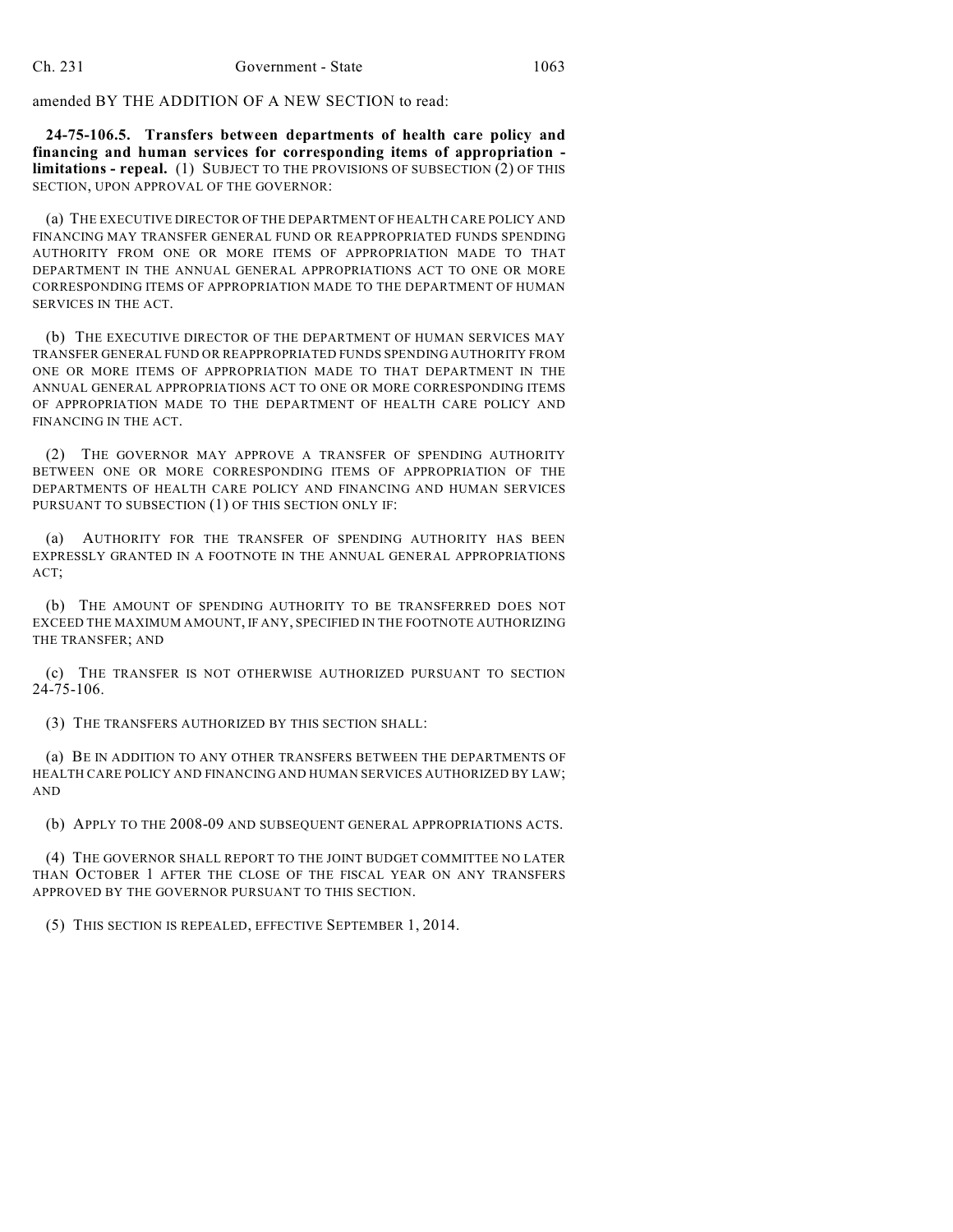**SECTION 4.** 24-75-107 (2), Colorado Revised Statutes, is amended to read:

**24-75-107. Cash fund transfers pursuant to sections 24-75-105 and 24-75-106 - repeal.** (2) This section is repealed, effective September 1, 2009 SEPTEMBER 1, 2014.

**SECTION 5.** 24-75-108 (11), Colorado Revised Statutes, is amended to read:

**24-75-108. Intradepartmental transfers between appropriations - repeal.** (11) This section is repealed, effective  $S$ eptember 1, 2009 SEPTEMBER 1, 2014.

**SECTION 6.** 24-75-109 (1), Colorado Revised Statutes, is amended BY THE ADDITION OF A NEW PARAGRAPH to read:

**24-75-109. Controller may allow expenditures in excess of appropriations limitations - appropriations for subsequent fiscal year restricted - repeal.** (1) For the purpose of closing the state's books, and subject to the provisions of this section, the controller may, on or after May 1 of any fiscal year and before the forty-fifth day after the close thereof, upon approval of the governor, allow any department, institution, or agency of the state, including any institution of higher education, to make an expenditure in excess of the amount authorized by an item of appropriation for such fiscal year if:

(a.6) THE OVEREXPENDITURE IS BY THE DEPARTMENT OF HEALTH CARE POLICY AND FINANCING FOR THE REQUIRED STATE CONTRIBUTION PAYMENT PURSUANT TO THE FEDERAL "MEDICARE MODERNIZATION ACT OF 2003", PUB.L. 108-173; OR

**SECTION 7.** 24-75-109 (6), Colorado Revised Statutes, is amended to read:

**24-75-109. Controller may allow expenditures in excess of appropriations limitations - appropriations for subsequent fiscal year restricted - repeal.** (6) The controller may allow overexpenditures pursuant to this section only for the fiscal years beginning July 1, 1998, July 1, 1999, July 1, 2000, July 1, 2001, July 1, 2002, July 1, 2003, July 1, 2004, July 1, 2005, July 1, 2006, July 1, 2007, and July 1, 2008, JULY 1, 2009,JULY 1, 2010,JULY 1, 2011,JULY 1, 2012, AND JULY 1, 2013, and this section is repealed, effective July 1, 2009 SEPTEMBER 1, 2014.

**SECTION 8.** 24-75-110 (2), Colorado Revised Statutes, is amended to read:

**24-75-110. Limitation on judicial department - repeal.** (2) This section is repealed, effective July 1, 2009 SEPTEMBER 1, 2014.

**SECTION 9.** 26-2-721.7 (1) (a), Colorado Revised Statutes, is amended to read:

**26-2-721.7. Colorado works statewide strategic use fund - created allocations - rules - report.** (1) (a) There is hereby created the Colorado works statewide strategic use fund, referred to in this section as the "statewide strategic use fund", which shall consist of the moneys annually appropriated thereto by the general assembly from the Colorado long-term works reserve. The moneys in the statewide strategic use fund shall be subject to annual appropriation by the general assembly CONTINUOUSLY APPROPRIATED to the state department for the purposes